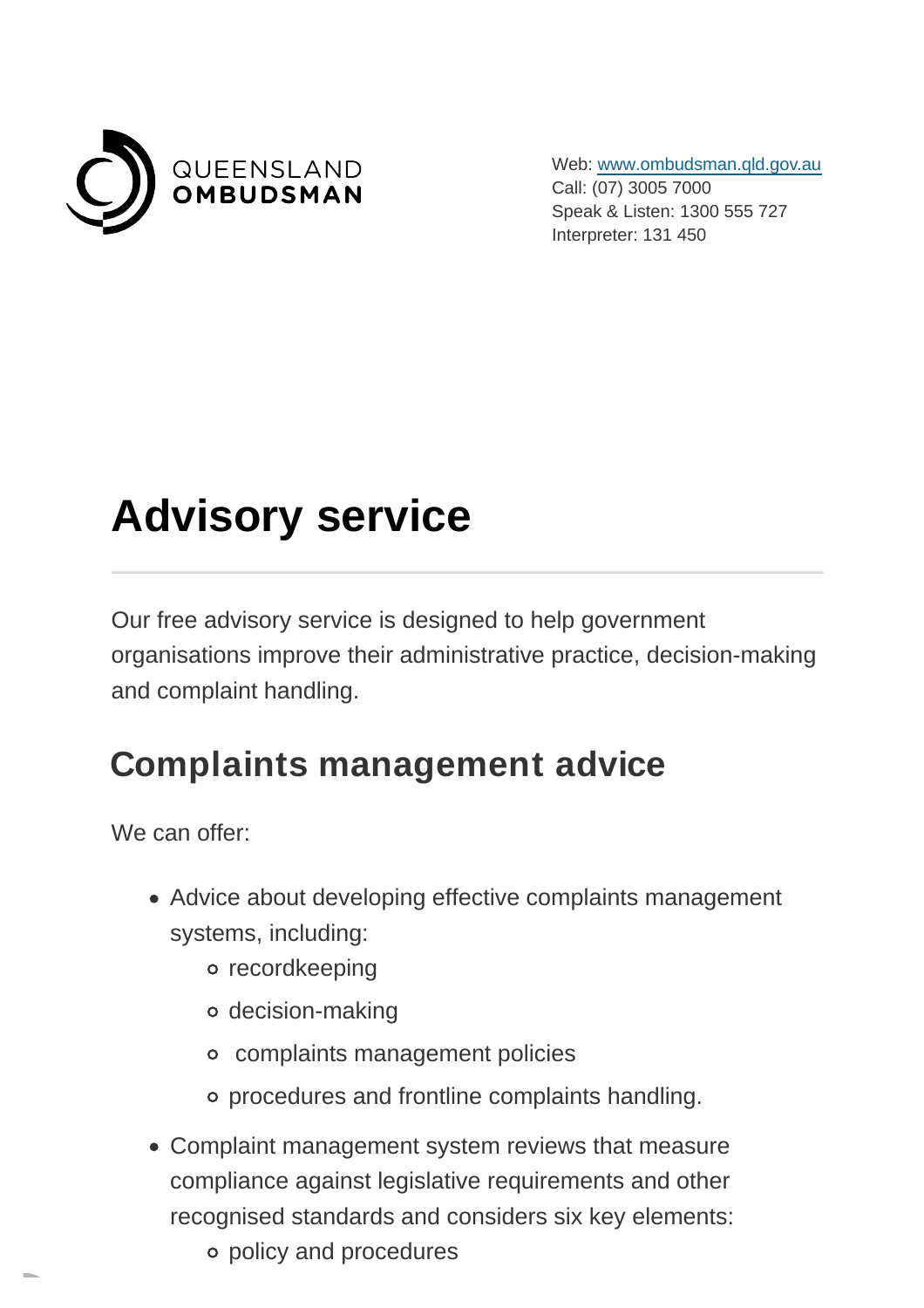- external visibility and accessibility
- internal communication and training
- complaints resolution
- maintenance and improvement
- external reporting.

[Email](mailto:training@ombudsman.qld.gov.au?subject=Complaints%20management%20advice) or phone 1800 068 908 for more information about this service.

## **Public Interest Disclosure management advice**

We provide advice on how to manage Public Interest Disclosures, including:

- interpreting the Public Interest Disclosure Act 2010 and the Public Interest Disclosure Standards
- feedback on agency policies and procedures
- deciding if a complaint is a Public Interest Disclosure
- undertaking reprisal risk assessments
- providing support to disclosers
- using the Public Interest Disclosure reporting database, including adding new users and resetting passwords.

[Email](mailto:PIDAdmin@ombudsman.qld.gov.au?subject=Public%20Interest%20Disclosure%20management%20advice) or phone 1800 068 908 for more information about this service.

### **Training and resources**

Book one of our [training courses](https://www.ombudsman.qld.gov.au/training-and-education/training-courses/training-courses) or check out our [resources.](https://www.ombudsman.qld.gov.au/improve-public-administration/public-administration-resources/public-administration-resources)

We also publish a series of newsletters designed for decisionmakers in state and local government. [Subscribe t](https://www.ombudsman.qld.gov.au/improve-public-administration/newsletters/subscribe-to-our-newsletters//subscribe)oday!